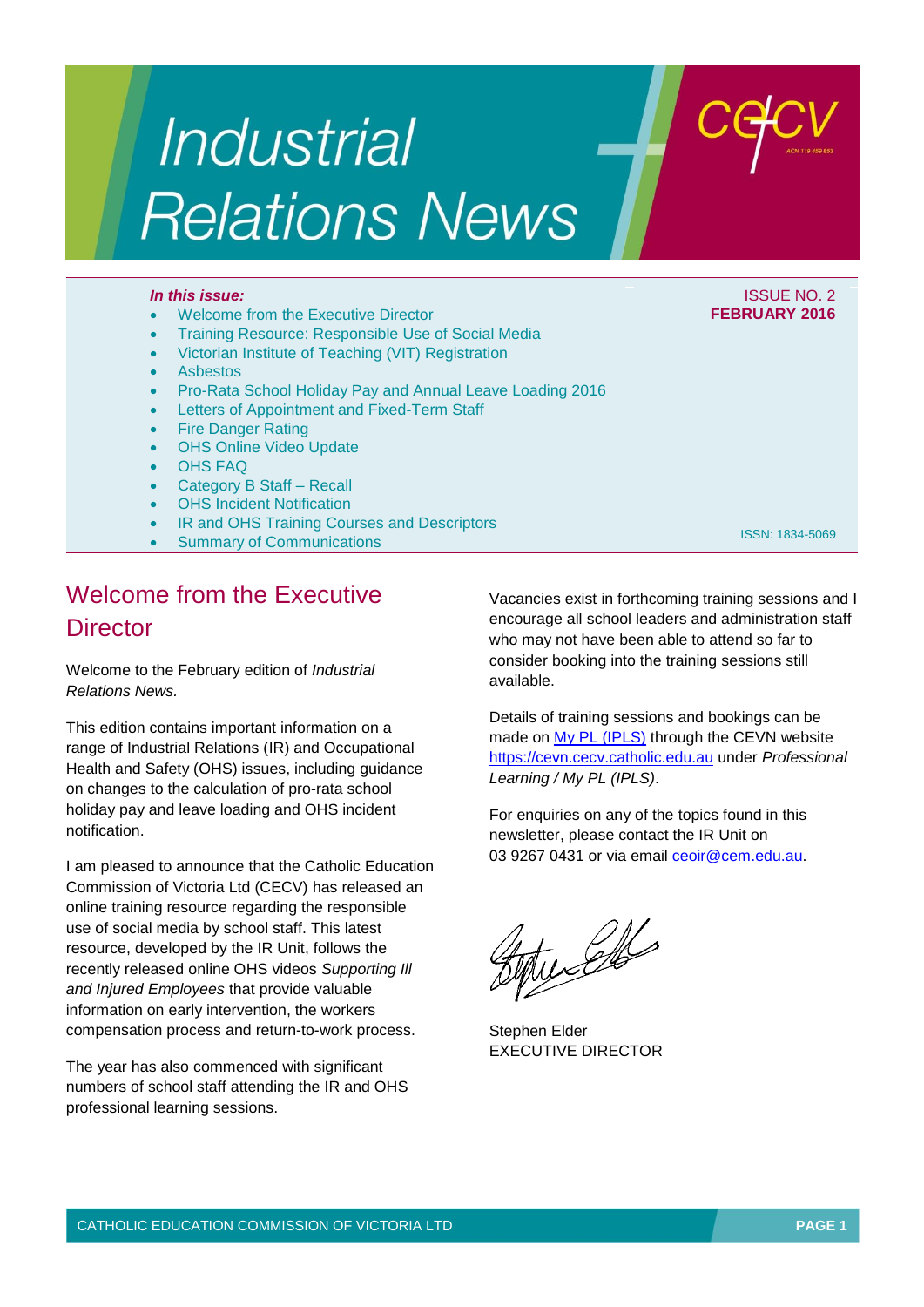## Training Resource: Responsible Use of Social Media

The use of social media is part of the educational landscape in relation to communication in the teaching and learning environment and within school communities more generally. Schools are increasingly being asked to respond to the need to clarify their expectations about employees' use of social media both in a work and personal context.

The IR Unit has developed a resource to help schools explain the importance of responsible use of social media to their staff. The resource is a short but engaging and informative online animation, which can be downloaded and distributed individually to staff or shown to staff as a group. This will help to ensure that employee obligations relating to the use of social media in a work or personal context are clearly outlined.

The resource promotes the use of a social media policy in all schools. The IR Unit has a template policy that outlines the requirements and obligations of employees when using social media. Schools are encouraged to refer to this template when developing or reviewing their social medial policies.

#### The online animation is available at

<https://youtu.be/4qUlggJeDcU>. The training resource on social media and the template policy are available on the CECV website

[www.cecv.catholic.edu.au](http://www.cecv.catholic.edu.au/) under *Industrial Relations / Guidelines / Social Media Policy.* 



## Victorian Institute of Teaching (VIT) Registration

The *Victorian Education and Training Reform Act 2006* requires that all teachers in Victoria are registered with, or gain permission to teach from, the Victorian Institute of Teaching (VIT) before they can be employed in any Victorian school, including Catholic schools. At the commencement of the year, principals **must** check to ensure that all teaching staff have appropriate registration with the VIT by sighting each valid registration card.

The Victorian Registration and Qualifications Authority (VRQA) requires that schools keep a register of all teachers containing each teacher's name and their VIT registration number. This must be recorded on the Online Staffing Record (OSR) and should be updated at the beginning of the school year.

### **Importantly, it is an offence for a person or body to employ or continue to employ a person to teach who is not registered with the VIT.**

If a teacher does not have VIT registration (or a nonteacher does not have a Working with Children Check), clause 14 of the [VCEMEA](http://www.cecv.catholic.edu.au/vcsa/Agreement_2013/VCEMEA_2013.pdf) allows a school to provide the employee with:

- generally not less than seven days to obtain their registration (a teacher cannot be permitted to teach during these seven days, although they will be paid)
- an opportunity to explain any extenuating circumstances and to clarify the matter.

If, after this period of seven days, the school is satisfied that the lack of registration is due to the employee's actions or omissions and not due to extenuating circumstances, the school may stand the employee down without pay until the employee provides proof of registration.

Further information on the registration requirements for teachers is available on the VIT website [http://www.vit.vic.edu.au.](http://www.vit.vic.edu.au/)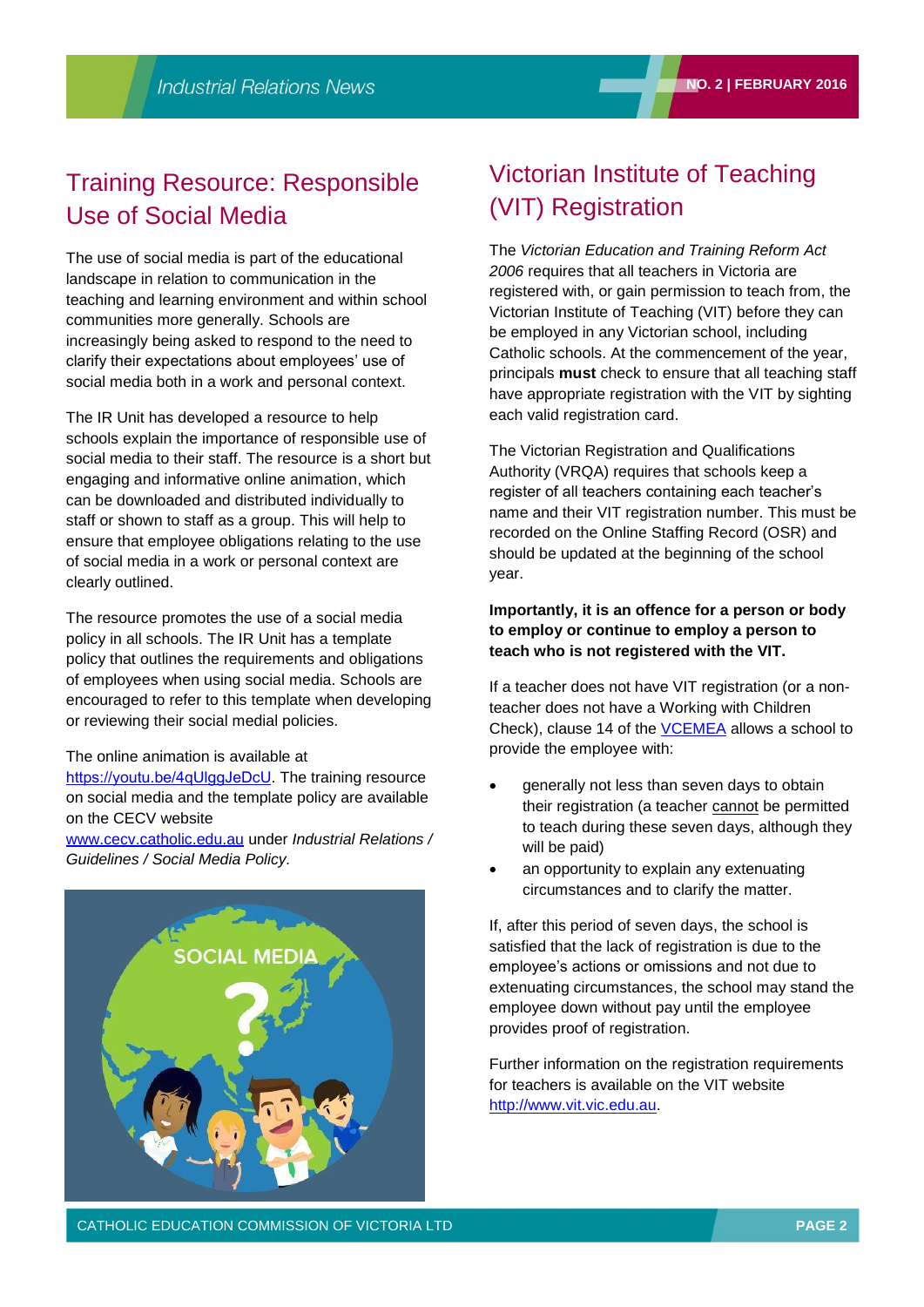## Asbestos

WorkSafe Victoria has recently commenced inspections targeting the education sector, where they will be inspecting schools and addressing the identification and management of asbestos. The WorkSafe project will include assessment of:

- the asbestos register for currency and accuracy
- whether any asbestos that does not present an immediate risk is clearly indicated in the workplace.

WorkSafe has developed new guidance material to support this project. To assist schools in the management of asbestos, new WorkSafe [asbestos](http://www.cecv.catholic.edu.au/vcsa/ohands/guidelines/asbestos.html)  [guidance materials](http://www.cecv.catholic.edu.au/vcsa/ohands/guidelines/asbestos.html) are available on the [CECV](http://www.cecv.catholic.edu.au/default.htm)  [website](http://www.cecv.catholic.edu.au/default.htm) under *Industrial Relations* / *Occupational Health & Safety / Occupational Health & Safety Guidelines / Asbestos.*

## Pro-Rata School Holiday Pay and Annual Leave Loading 2016

Schools are advised that the calculations for pro-rata school holiday pay have been amended from the commencement of the 2016 school year. The calculation now includes pro-rata leave loading to be considered under 'S' (the total salary paid in respect of term weeks), so must be calculated prior to prorata school holiday pay calculations.

There is no requirement to recalculate pro-rata school holiday pay for the 2014 and 2015 school years. It is proposed to address this issue from the start of the 2016 school year.

The IR Unit has updated [Part 5B:](http://www.cecv.catholic.edu.au/vcsa/Implementation_Guidelines/School_Holiday_Pay_2016/Part_5B_School_Holiday_Pay_Implementation_Guide.pdf) Guidelines for calculation of pro-rata school holiday pay and annual leave loading*.* This Guideline is located on the [CECV](http://www.cecv.catholic.edu.au/default.htm)  [website](http://www.cecv.catholic.edu.au/default.htm) under *Industrial Relations / 2013 Agreement Implementation*

## Letters of Appointment and Fixed-Term Staff

Principals are reminded that any staff member who has been newly appointed to an ongoing or fixedterm position must be given a new letter of appointment. This is the case even where the staff member has previously held one or more fixed-term positions. A letter of appointment is necessary at the start of every contract.

### *Fixed-term staff*

Be mindful that the default mode of employment is ongoing (clause 11.1 of the [VCEMEA\)](http://web.cecv.catholic.edu.au/vcsa/Agreement_2013/VCEMEA_2013.pdf). Employment for a specified period of time (fixed-term employment) is permitted **only** if the staff member is employed under the following circumstances (see clause 11.2 of the [VCEMEA](http://web.cecv.catholic.edu.au/vcsa/Agreement_2013/VCEMEA_2013.pdf) for more detail):

- to undertake a specific project for which funding is available only for a specific period of time
- to undertake a specific task with a limited period of operation
- to replace another staff member on approved leave for not less than 11 weeks
- to replace another staff member whose employment terminated during the school year
- to avoid a redundancy situation
- as a placed teacher, primary principal or school adviser
- with permission to teach issued by the Victorian Institute of Teaching.

Despite popular myths, there is not a reason for fixed-term employment that equates to 'try before you buy'.

For fixed-term staff, the letter of appointment must specify the reason for the employment being fixedterm as well as outlining the relevant circumstances that give rise to that reason (clauses 12.1(d)(i) and (ii) of the [VCEMEA](http://web.cecv.catholic.edu.au/vcsa/Agreement_2013/VCEMEA_2013.pdf) .

Template letters of appointment for all types and categories of employment are available from the [CECV website](http://www.cecv.catholic.edu.au/default.htm) under *Industrial Relations / Template Letters*.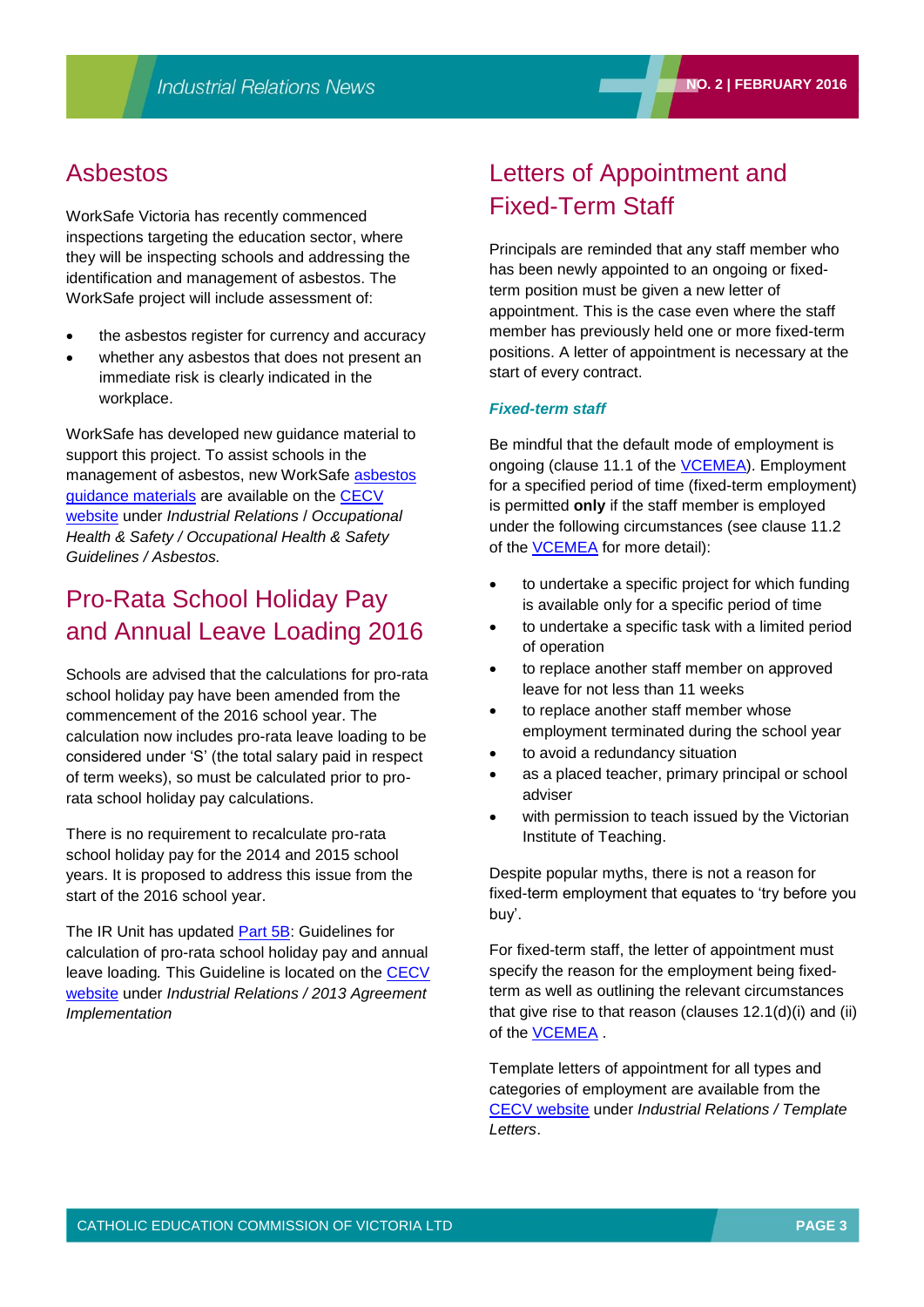## Fire Danger Rating

Victoria has a six-tiered Fire Danger Rating scale. The Fire Danger Rating scale starts at Low-Moderate and proceeds to High, Very High, Severe, Extreme and Code Red. The Fire Danger Rating scale will help you understand the fire risk in your school's area on any given day. You can check the fire risk level of your area on the [CFA website](http://www.cfa.vic.gov.au/warnings-restrictions/total-fire-bans-and-ratings/) under *Warning & Restrictions / Total fire bans and ratings.*



#### *Bushfire-Related School Closures & Fire Danger Rating – Industrial Relations Advice*

Catholic schools at high-risk of bushfire will be preemptively closed on days declared by fire authorities as being at Code Red Fire Danger Rating. Where possible principals will be provided with three days notice of the planned school closures although it may be at shorter notice. Once a final decision to close a school is confirmed at 12 noon the day prior, this decision will not change regardless of the weather forecast.

IR advice has been updated to reflect common questions regarding bushfire-related school closures. This advice can be found on the [CECV website](http://www.cecv.catholic.edu.au/default.htm) under *Industrial Relations / Guidelines / Bushfire Related School Closure and Fire Danger Rating / [Industrial](http://www.cecv.catholic.edu.au/vcsa/guidelines/Bushfire_Resources.pdf)  [Relations](http://www.cecv.catholic.edu.au/vcsa/guidelines/Bushfire_Resources.pdf) advice for principals.*

## OHS Online Video Update

As advised in the [January edition](http://www.cecv.catholic.edu.au/vcsa/newsletters/IR%20News,%20No.%201,%20Jan%202016.pdf) of *Industrial Relations News*, the CECV has developed a series of OHS online videos, *Supporting Ill and Injured Employees*, which have been designed to raise general awareness on how to support ill and injured staff members in Catholic schools.

The series has been broken down into three main categories, with a fact sheet accompanying each category. The [online videos and fact sheets](http://www.cecv.catholic.edu.au/vcsa/ohands/guidelines/return-to-work.htm) are located on the [CECV website](http://www.cecv.catholic.edu.au/default.htm) under *Industrial Relations / Occupational Health & Safety / Worker's Compensation Training Materials.*



The three categories are:

- *Early Intervention*: Early Intervention is about identifying and responding to warning signs and reports of accidents and incidents at the school.
- *Workers Compensation Process:*

Managing the workers compensation process can be an unfamiliar task. The training material will provide Catholic schools with tools, tips, timeframes and administrative processes to successfully manage a workers compensation claim.

 *The Return-to-Work Process (physical and psychological):*

Supporting an injured staff member's return to work is not always easy but it has benefits for the staff member and the school. The training material will provide principals with tools, tips and information to successfully manage a return-to-work case.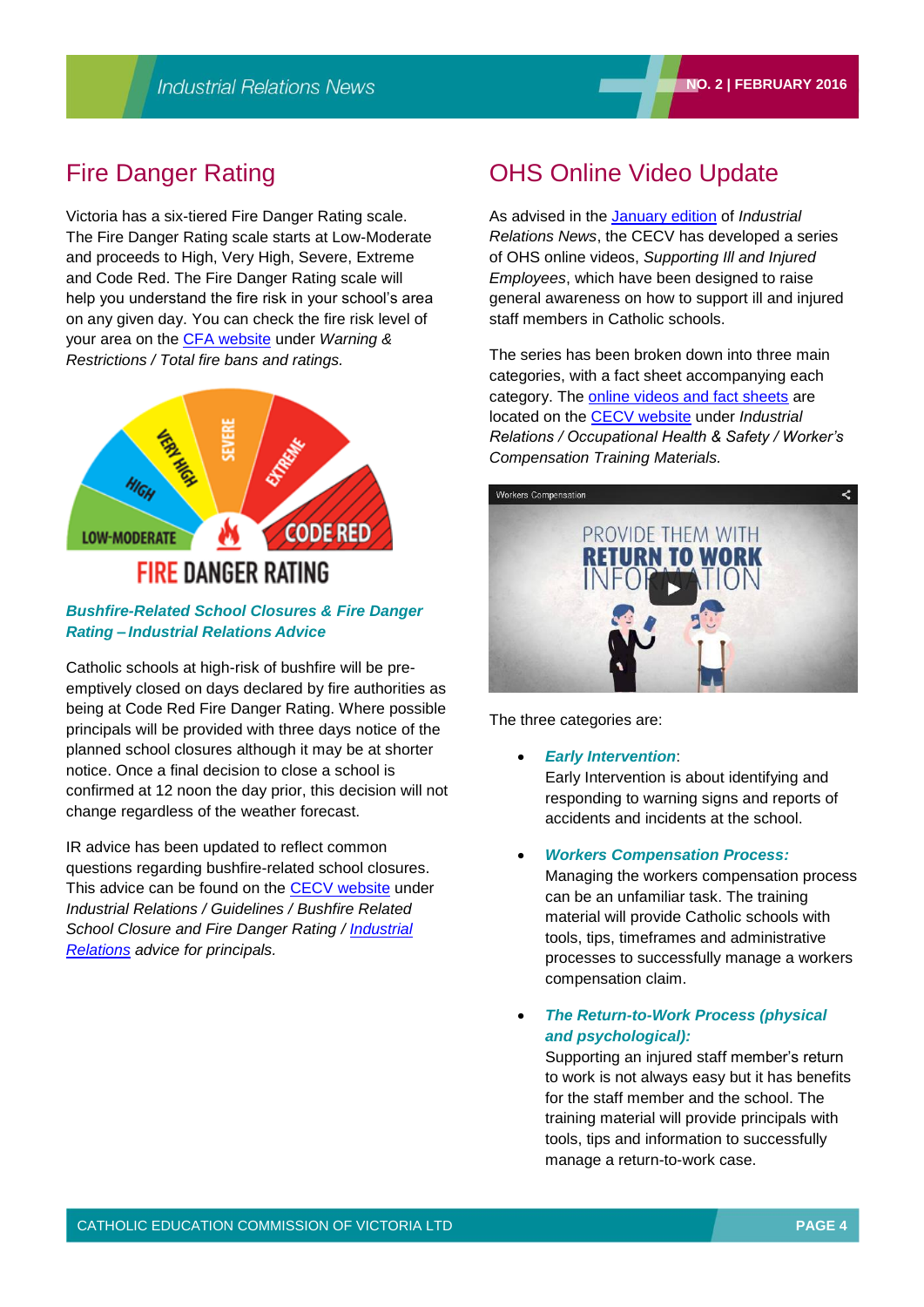## OHS FAQ

#### *What is OHS consultation?*

A safe workplace is more easily achieved when school leaders and staff members talk to each other about potential problems and work together to find solutions. That is why the law requires school leaders to consult staff members on health and safety matters.

OHS consultation comprises:

- the sharing of relevant information about OHS issues with staff members
- giving staff members the opportunity to express their views and to contribute to the resolution of OHS issues
- valuing the views of staff members and taking them into account.

Consultation enables staff members to contribute to the decisions that affect their health and safety. It helps school leaders and staff members to work together to seek solutions that lead to healthier and safer schools.

The online video *Creating a Safety Culture in Schools* provides guidance and training material regarding consultation in the chapter entitled: *How to Consult with Employees in Relation to OHS.*

The online video and training material are available on the [CECV website](http://www.cecv.catholic.edu.au/default.htm) *under Industrial Relations / Occupational Health and Safety / [Occupational](http://www.cecv.catholic.edu.au/vcsa/ohands/ohs_in_schools.html)  [Health and Safety Training Material.](http://www.cecv.catholic.edu.au/vcsa/ohands/ohs_in_schools.html)*

For further information on OHS Consultation visit [WorkSafe Vic Consultation](http://www.worksafe.vic.gov.au/info/__data/assets/pdf_file/0016/14029/Consultation.pdf) at [www.worksafe.vic.gov.au.](http://www.worksafe.vic.gov.au/)

## Category B Staff – Recall

Schools should be mindful that clause 25.9 (a) of the [VCEMEA](http://www.cecv.catholic.edu.au/vcsa/Agreement_2013/VCEMEA_2013.pdf) enables Category B staff to be recalled for a maximum of six days in the school year. If the school intends to recall Category B staff during Government-gazetted school holidays, principals should commence discussions with staff to give them as much notice as possible, and at least four working weeks notice as required by clause 25.9 (a) of the [VCEMEA.](http://www.cecv.catholic.edu.au/vcsa/Agreement_2013/VCEMEA_2013.pdf) In recalling staff, schools should ensure their arrangements meet the requirements of the

*Guidance Note* on the [CECV website](http://www.cecv.catholic.edu.au/default.htm) under *Industrial Relations / 2013 Agreement Implementation / Recall and end-of-year attendance.*

## Injury/Incident Notification

The [School Injury/Incident Report Form](http://cevn.cecv.catholic.edu.au/StaffingIR.aspx?id=5896) is now available at the top of the [CEVN website](http://cevn.cecv.catholic.edu.au/cevnlogin.aspx) landing page:



The updated link now includes a hyperlink to WorkSafe to facilitate the reporting of notifiable incidents.

## IR and OHS Training Courses

The following IR and OHS Professional Learning training sessions are now available for the remainder of Term 1, and during Term 2, 2016:

#### *10 & 11 March and 12 & 13 May – Return-to-Work (RTW) Coordinator Training*

This two-day course (Victorian WorkCover approved) provides the underpinning knowledge required for RTW Coordinators. According to the current legislation, schools with \$2.254 million or more rateable remuneration (indexed annually) must appoint a suitably trained RTW coordinator.

**Activity name**: Return-to-work Coordinator training (10 & 11 March) **Activity code**: 16IST205A **Registrations close**: 3 March 2016.

**Activity name**: Return-to-work Coordinator training (12 & 13 May) **Activity code**: 16IST205B **Registrations close**: 5 May 2016.

#### *16 March and 29 April – Know Your Agreement – School Leaders*

This session focuses on the sections of the [VCEMEA](http://web.cecv.catholic.edu.au/vcsa/Agreement_2013/VCEMEA_2013.pdf) that are most commonly referred to by principals in their role of managing employees. The program would also be of benefit to business managers and deputy principals.